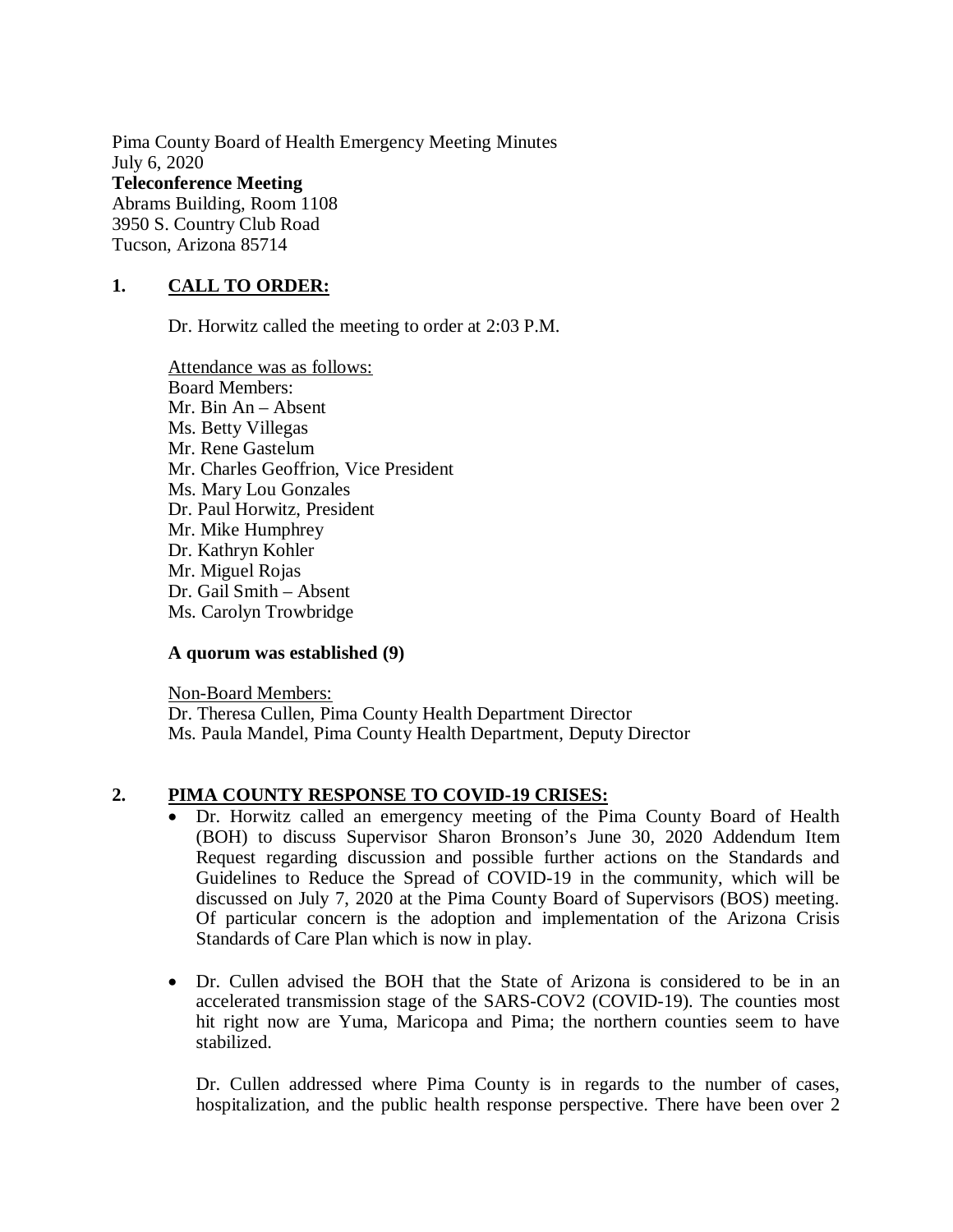thousand cases in the last MMWR week, which is the highest number of cases Pima County has ever reported. In the early stages of the epidemic we were getting about 30 cases per day; right now the average is 300 cases per day, or a ten-fold increase. Hospitalization in Pima County, as well as the utilization of ICU beds, is at the highest level it has ever been. Over the weekend (July 3-July 5) there were times when the surge line had no beds available in the state. Beds were eventually found for everyone, but overall beds are very limited. The Pima County Health Department (PCHD) is currently not able to meet the goal of 80% of cases getting investigated in 48 hours because cases are so high. At this time probably less than 50% of cases are contacted within 48 hours of knowing that they are infected, and contact tracing is very limited right now.

- Dr. Cullen noted that because we are in an accelerated transmission stage with limited resources, the State did put in place the option to use the Arizona Crisis Standards of Care Plan, which allows physician and hospitals to run a triage protocol on patients to decide what kind of access to care they have. Dr. Cullen wants to very clear that, while the Governor's order does allow the Plan to be used, we are not aware of any facility that is currently using it. It has never been activated before now, and the fact that it is now on the books is telling.
- Dr. Horwitz said that Supervisor Bronson specifically wanted to know if the County, the PCHD, is getting a lot of complaints about how compliance is going based on what they've passed, and our ability to enforce it. Dr. Horwitz feels it is critical that the BOH decides how they feel about enforcement – if there are problems and it's because people are not complying, it is going to affect who gets care and who doesn't. He asked: is the public abiding by it?
- Dr. Cullen reminded the BOH that what the BOS has passed is the mask regulation requiring all individuals over the age of 5 years old to wear a mask if social distancing cannot be maintained, whether inside or outside. She advised that PCHD is getting complaints about business compliance via the website, and that there is a 3 step process in place to respond: educate at first complaint; onsite visit to verify after second complaint; and posting non-compliance to the public website after a third substantiated complaint. Continued noncompliance is referred to the BOS.
- Mr. Geoffrion asked if the BOH can take a different approach and set up a press conference or otherwise try to educate the public as to the extreme nature of our situation right now, and that the BOH, PCHD and BOS are urging people to take action? Can we get headline statements on the nightly news or in the newspapers? Dr. Horwitz said that yes, the BOH can do that but inquired of Supervisor Villegas as to her opinion of the best way to proceed. Supervisor Villegas noted that the most powerful ways to educate the public is to do a press conference, or a Zoom conference call with one of the television stations, and that it is not a bad idea to consider doing that with representatives from the BOS, BOH and PCHD making a strong statement. Dr. Kohler is very concerned about the mixed messaging around COVID-19, and feel that people are not taking this pandemic seriously.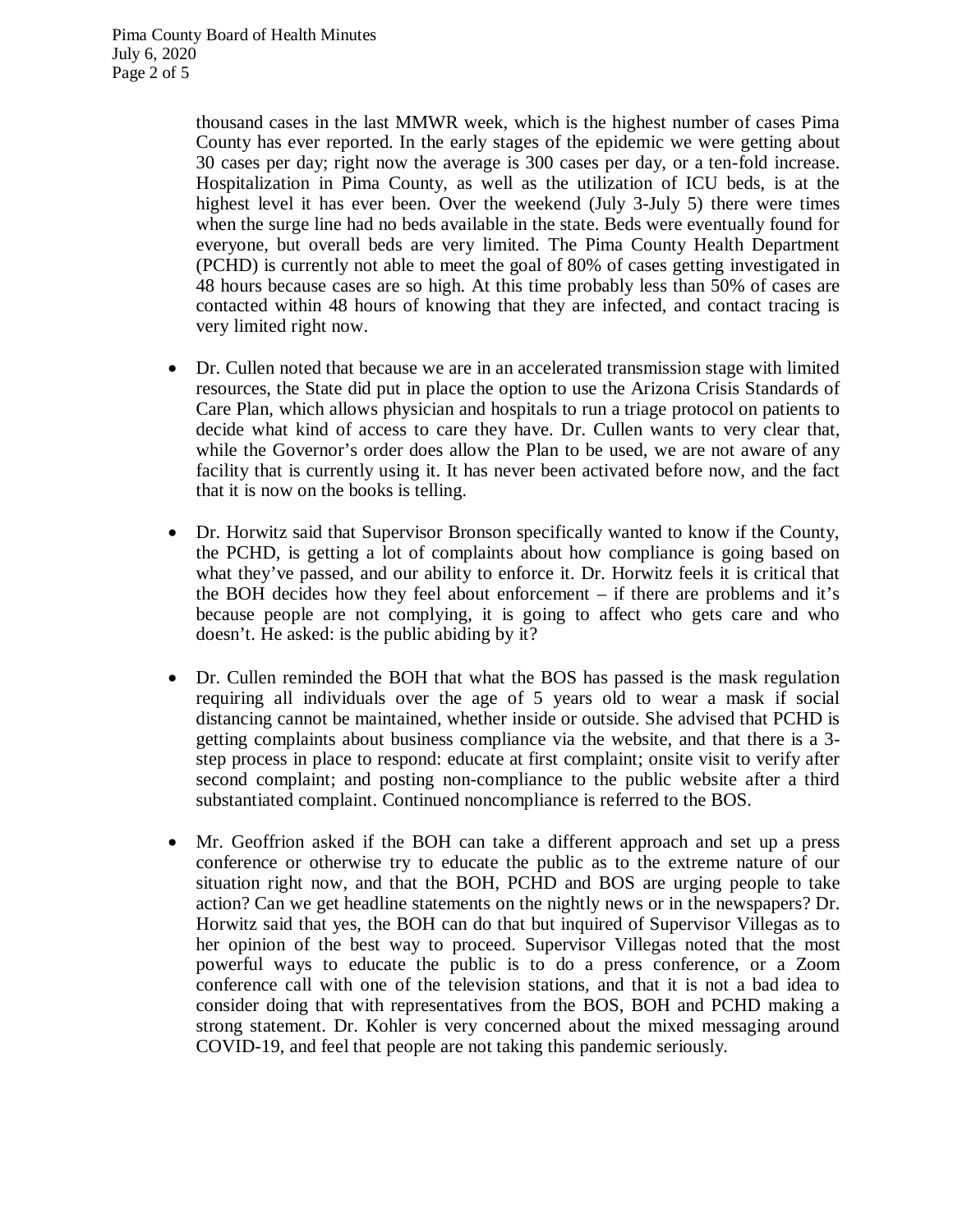- Dr. Horwitz inquired if Supervisor Villegas found Administrator Huckelberry's memorandum regarding civil and criminal penalties in response to Supervisor Bronson's Addendum to be a reasonable avenue for enforcement actions. Supervisor Villegas noted that the civil enforcement seems to be focused on businesses, but also said that PCHD does not have staffing capacity to do all the enforcement. Supervisor Villegas wondered why the City of Tucson can't be asked to provide some of their CARES Act money to hire more enforcement personnel.
- Mr. Geoffrion noted that the only way to deal with mixed messaging is to get out in front of it, and urged the members to return to the discussion regarding the BOH calling a press conference to educate the public. Mr. Geoffrion also moved to support Mr. Huckelberry's memorandum with the steps to be used to enforce the regulations.
- Supervisor Villegas led the discussion on the necessity of a daily update, or press conference, noting that social media is not reaching enough people, and that messaging should be spread on various mediums by a spokesperson or spokespersons who are trusted by the community. Supervisor Villegas believes that it should be a joint decision between the BOS, BOH and PCHD as to who the spokesperson(s) would be. Mr. Geoffrion suggested a team approach. Mr. Humphrey believes an elected official from the BOS should head the panel, with additional panel members who are doctors providing support and answering medical questions. Ms. Gonzales pointed out that the messaging needs to reach the non-English speaking community, and there are many groups that need to be reached out to. Supervisor Villegas indicated the need to have a sign language translator, as well as other language translators available.
- The motion was made and seconded (Mr. Geoffrion /Ms. Trowbridge) that the BOH take all steps necessary to educate the public against misinformation, and in order to do that, we call for a daily press conference given by individuals as assigned by the Pima County Board of Supervisors – elected officials and experts – to reach out to all aspects of the Pima County community, including the appropriate languages. The motion passed unanimously.
- The motion was made and seconded (Mr. Geoffrion /Ms. Trowbridge) that Pima County Board of Health supports the recommendations made by Mr. Huckelberry in an effort for the county to enforce the needed regulations. The motion passed unanimously.
- Mr. Humphrey recommended that to be fair to all the bars that have been closed, Pima County should also close all the bars in all the restaurants until the number of cases goes down. Supervisor Villegas noted that this seemed an extreme measure, and inquired whether closing the bars in restaurants but allowing restaurant patrons to have drinks with dinner would be an acceptable alternative. After further consideration, Mr. Humphrey agreed to revise his motion.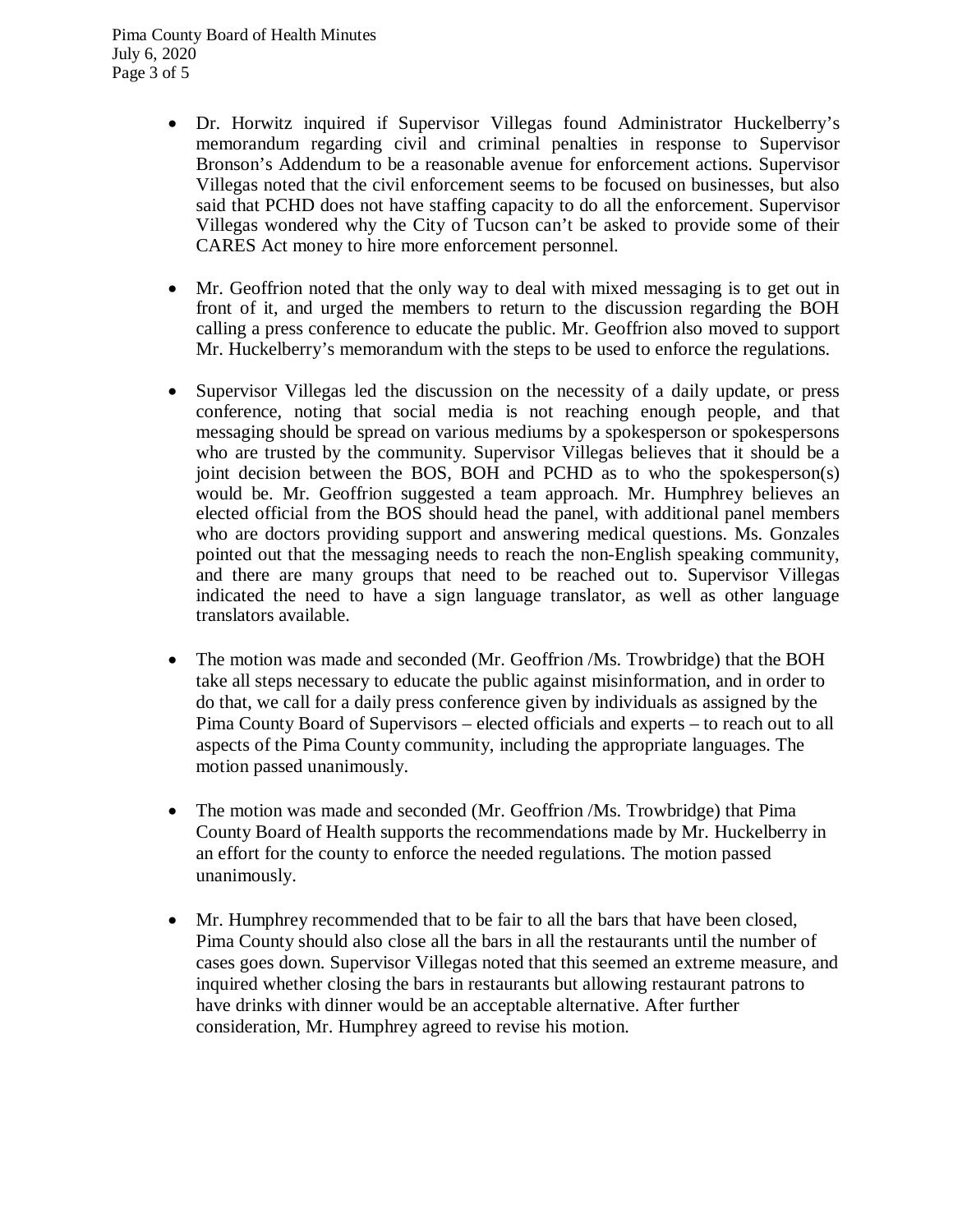- The motion was made and seconded (Mr. Humphrey/Mr. Gastelum) to recommend to the Pima County Board of Supervisors that they consider closing the bar portion of a restaurant that incorporates a bar and limit alcohol to only dine-in patrons.
- Dr. Horwitz asked Supervisor Villegas how motions passed by the BOH are conveyed to the BOS. Supervisor Villegas advised that for these motions to be presented to the BOS, the BOH would submit a written statement to her that indicates that the BOH had an emergency meeting to address the concerns that were being presented under COVID-19 at the BOS meeting on Tuesday, July 7, 2020, stating that the following motions were discussed and recommended. Then Supervisor Villegas will read the motions at the BOS meeting during the discussion of COVID-19 items on the agenda.
- Mr. Humphrey returned to the earlier discussion in the emergency meeting regarding the hospitals making life and death decision about who gets care and who doesn't. Mr. Humphrey asked to make a recommendation to the BOS that this would be the last thing that would happen. Mr. Humphrey also wanted to look at making sure other facilities are opened up to allow overflow of patients so that life and death decision don't have to be made.
- The motion was made and seconded (Mr. Humphrey/Mr. Rojas) to recommend to the Pima County Board of Supervisors that the County take every available action to avoid implementation of the Arizona Crisis Standards of Care Plan as outlined. The motion passed unanimously.
- Dr. Horwitz asked if there was any additional discussion on the agenda item. Supervisor Villegas requested that the BOH recommend that the public health department provide pop-up or mobile testing in areas that are considered hotspots, and to also consider adding better messaging and outreach to those areas.
- The motion was made and seconded (Supervisor Villegas/Mr. Rojas) recommending that the Public Health Department provide pop-up testing or mobile testing in District areas that are considered clusters of hotspots, along with better messaging and outreach to those areas as well. The motion passed unanimously.
- A member of the Pima County community asked if there would be any time in the meeting for open questions. Dr. Horwitz advised that he would do a Call to Audience, but that the BOH could not answer any questions. Mr. Rojas confirmed that the information or concerns could be heard, but the BOH could not respond.

# **3. CALL TO AUDIENCE**

 Dr. Horwitz made a Call to Public, requesting that each speaker state their name and address for the record. Each speaker would then have 3 minutes to comment on anything. Dr. Horwitz noted that the BOH welcomes all participation and comments but could not respond to any questions.